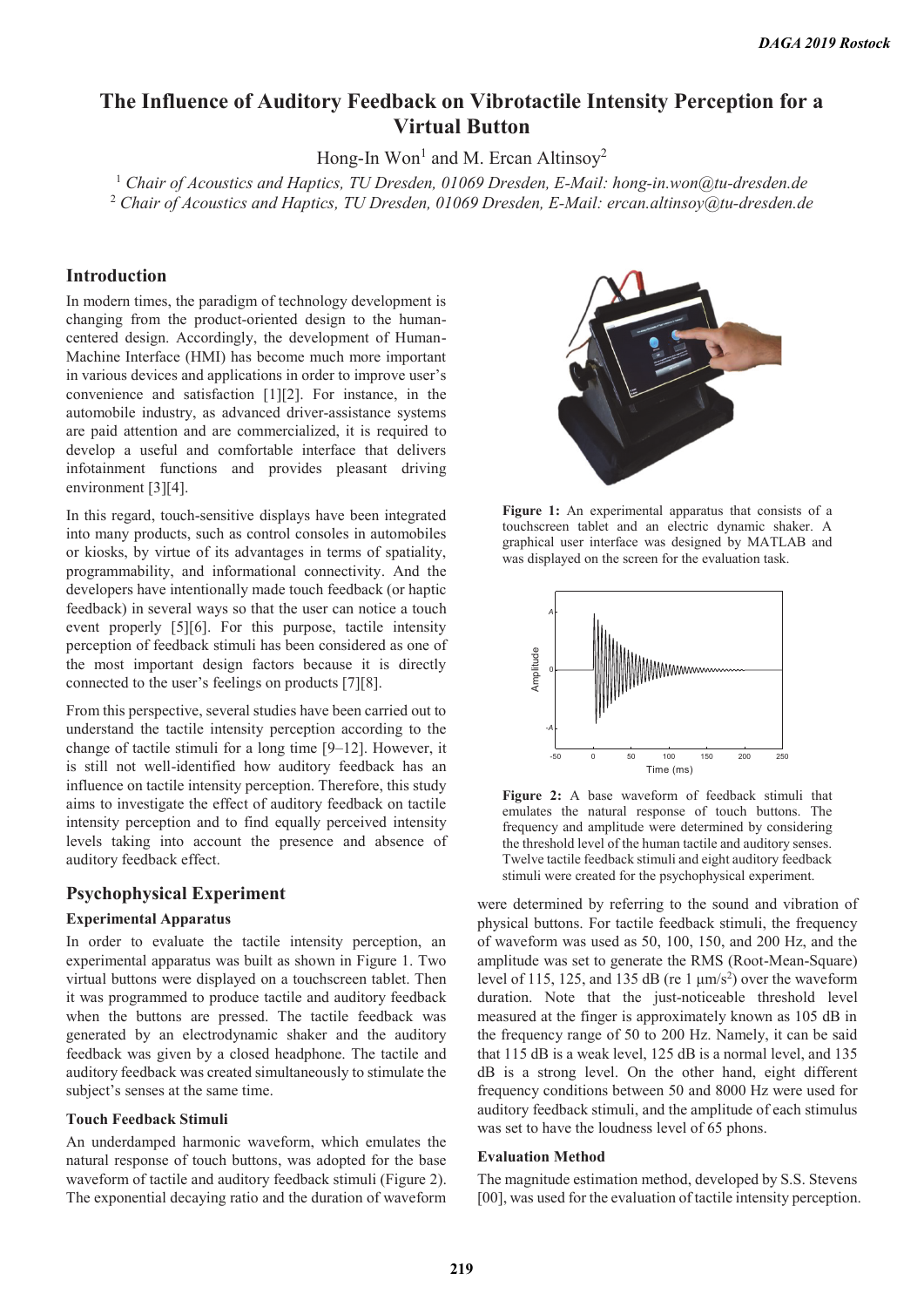This technique is usually recommended to the psychophysical experiment that requires to estimate the perceived strength of a stimulus by letting subjects assign a number proportional to the stimulus magnitude they perceive. In this study, a standard stimulus (so-called a modulus) was given by the reference button throughout the experiment, and its perceived intensity level was assumed to be 100. Then the subsequent stimuli were given by the test button, and subjects were asked to judge the perceived tactile intensity level by comparing them with a modulus. For example, if they felt the tactile intensity from the test button is two times stronger than that from the reference button, they would have assigned 200. On the contrary, if they felt that from the test button is two times weaker than that from the reference button, they would have assigned 50.

#### **Evaluation Procedure**

Twenty-two subjects (12 female and 10 male participants aged 20 to 40) took part in the experiment. The experiment consisted of a training session and the main session. In the training session, subjects learned the magnitude estimation method then they were accustomed to the evaluation task. And in the main session, subjects evaluated the perceived tactile intensity of twelve tactile feedback stimuli, introduced above, in the absence and presence of auditory feedback stimuli. Namely, the tactile feedback stimuli were presented in combination with and without auditory feedback stimuli. Specifically, a tactile feedback stimulus having a level of 125 dB and a frequency of 200 Hz was used as a modulus. The evaluation order was sorted randomly to avoid the sequence effect, and each audio-tactile feedback stimulus was given two times in one experiment. The properties of audio-tactile feedback stimuli were not known to subjects in order to prevent prejudice against intensity perception.

# **Results and Discussions**

#### **Analysis of Tactile Intensity Perception**

Evaluation data of tactile intensity perception, collected from the psychophysical experiment, were analyzed in a statistical way. Firstly, the perceived intensity scores, answered by subjects, were classified according to the level and frequency of tactile feedback stimuli. Next, after eliminating outlier



**Figure 3:** An example of statistical analysis results: (a) a box plot and (b) the mean value with 95 % confidence interval for perceived intensity scores corresponding to the tactile feedback stimulus of 115 dB and 200 Hz.

points by drawing a box plot (Figure 3a), the perceived intensity scores were transformed to the mean of resultant scores (Figure 3b).

In this manner, the perceived intensity scores for all tactile feedback stimuli were re-evaluated and differences of tactile intensity perception due to auditory feedback were analyzed. Figure 4a–d show the results for the tactile feedback stimuli of 50, 100, 150, and 200 Hz, respectively. And the grouped bars in each figure represent the results for the tactile feedback stimuli of 115, 125, and 135 dB from the left. Black bars are corresponding to the cases for the absence of auditory feedback, whereas hatched red bars are corresponding to the cases for the presence of auditory feedback. As can be seen in Figure 4, regardless of the frequency of tactile feedback stimuli, if auditory feedback is given, perceived intensity scores go down at 115 dB and they go up at 135 dB. Besides, perceived intensity scores do not seem to be changed by auditory feedback at 125 dB.

To make these inferences clear, the statistical significance of changes in perceived intensity scores was examined by calculating the *p*-value in each group as summarized in Table 1. It is shown that all *p*-values for the changes in perceived intensity scores at 115 dB and 135 dB are less than 0.05 (the most common significance level) whereas all *p*-values for the changes in perceived intensity scores at 125 dB are greater than 0.05. In other words, it is statistically reasonable to say as follows: When the level of tactile feedback stimulus is relatively weak, such as 115 dB, perceived tactile intensity decreases with the influence of auditory feedback (herein, called intensity masking). On the contrary, when the level of tactile feedback stimulus is relatively strong, such as 135 dB, perceived tactile intensity increases with the influence of auditory feedback (herein, called intensity enhancing). Exceptionally, only when the level of tactile feedback stimulus is normal, such as 125 dB, perceived tactile intensity is not affected by auditory feedback and does not change.



Figure 4: Differences of perceived intensity scores due to auditory feedback, for the frequency of tactile feedback stimuli: (a) 50, (b) 100, (c) 150, and (d) 200 Hz. Black and hatched red bars represent the cases for the absence and presence of auditory feedback, respectively.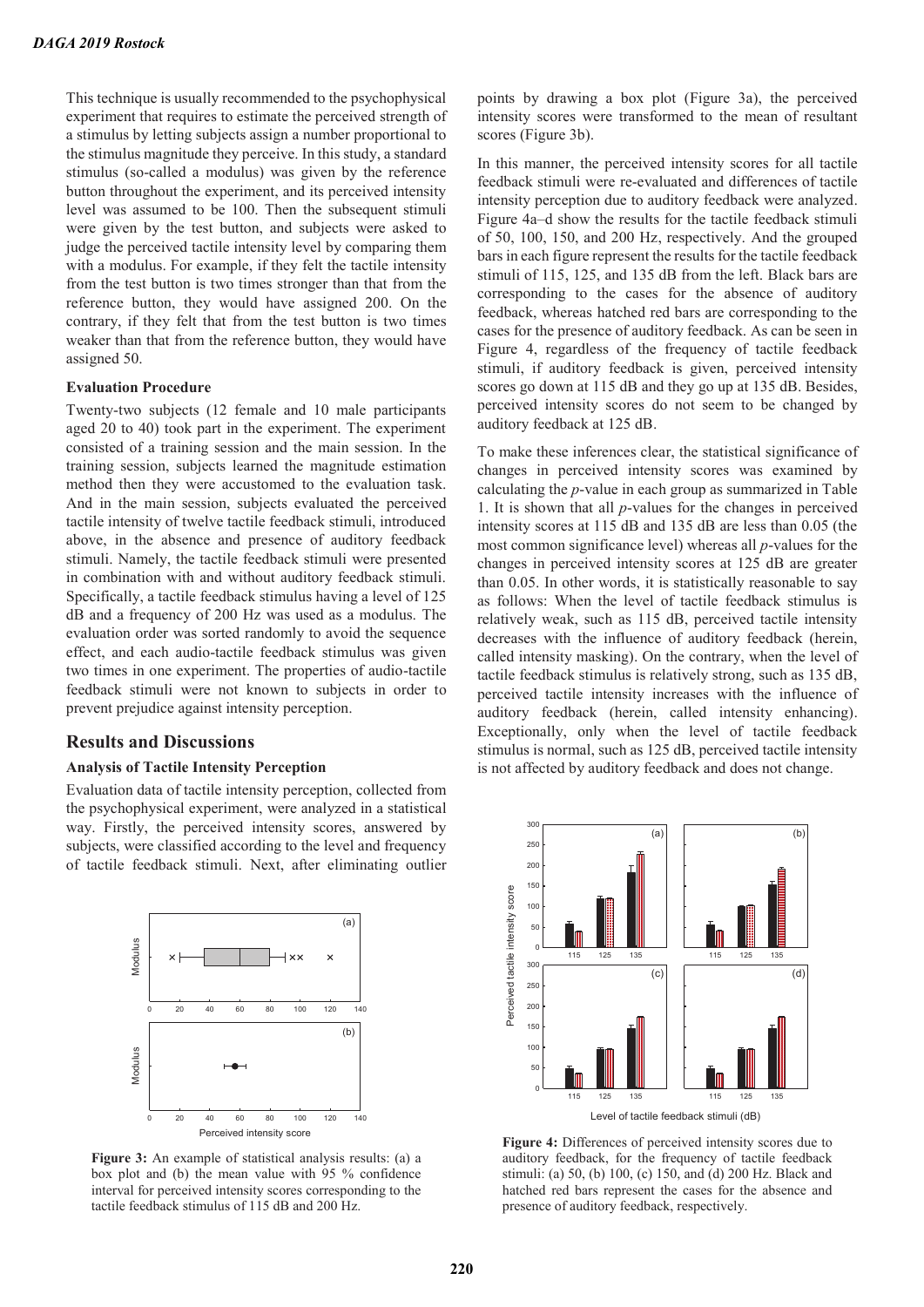| Tactile feedback |           | Change of                         |                  |
|------------------|-----------|-----------------------------------|------------------|
| Level            | Frequency | mean values                       | $p$ -value       |
| 115 dB           | 50 Hz     | 18.84 >                           | ${}_{\leq 0.05}$ |
| 115 dB           | $100$ Hz  | 16.04 >                           | ${}_{\leq 0.05}$ |
| 115 dB           | 150 Hz    | $12.06$ $\rightarrow$             | ${}_{\leq 0.05}$ |
| 115 dB           | 200 Hz    | 13.87 >                           | ${}_{\leq 0.05}$ |
| 125 dB           | 50 Hz     | 1.235 $\angle$                    | 0.529            |
| 125 dB           | $100$ Hz  | 1.846<br>$\overline{\phantom{a}}$ | 0.346            |
| 125 dB           | 150 Hz    | $0.560$ $\sqrt{ }$                | 0.853            |
| 125 dB           | 200 Hz    | $2.877$ $\searrow$                | 0.587            |
| 135 dB           | 50 Hz     | 45.17 $\angle$                    | ${}_{\leq 0.05}$ |
| 135 dB           | $100$ Hz  | $37.71 \times$                    | ${}_{\leq 0.05}$ |
| 135 dB           | 150 Hz    | 26.90<br>$\overline{\phantom{a}}$ | ${}_{\leq 0.05}$ |
| 135 dB           | 200 Hz    | $39.37 \times$                    | ${}_{\leq 0.05}$ |

**Table 1:** Probability values for statistical significance of changes in perceived intensity scores according to the presence or absence of auditory feedback.

#### **Compensation of Auditory Feedback Effect**

It would be necessary for haptic feedback designers to compensate the effect of auditory feedback, if they wish to selectively use tactile feedback or audio-tactile feedback, in order to provide the perceived tactile intensity of haptic feedback constantly. So, for this purpose, perceived intensity scores according to the presence or absence of auditory feedback effect were compared, then the levels of tactile feedback stimuli that provide the same perceived tactile intensity were investigated as follows.

Firstly, perceived intensity scores between 115 dB and 135 dB were calculated using the linear interpolation method



Figure 5: Perceived intensity scores between 115 and 135 dB, for the frequency of tactile feedback stimuli: (a) 50, (b) 100, (c) 150, and (d) 200 Hz. Black and dotted red lines represent the resultant scores for the absence and presence of auditory feedback, respectively.

based on the scores at 115, 125, and 135 dB. The resultant scores for the tactile feedback stimuli of 50, 100, 150, and 200 Hz are drawn in Figure 5a–d, respectively. Herein, black lines are corresponding to the cases for the absence of auditory feedback, whereas dotted red lines are corresponding to the cases for the presence of auditory feedback. Next, for each line in each figure, the level of tactile feedback stimulus that matches with a pre-specified perceived intensity score was picked up. For example, if a pre-specified perceived intensity score is 60, 115.3 dB and 117.6 dB can be selected for the black and dotted red lines in Figure 5a, respectively.

In the same way, the levels of tactile feedback stimuli, for prespecified perceived intensity scores of 60, 100, and 140, were selected as summarized in Table 2. Accordingly, the subset levels of tactile feedback stimuli, corresponding to each perceived intensity score, provide the same perceived tactile intensity. It is shown that, to provide the perceived tactile intensity scored as 60 (relatively weak intensity), the level of tactile feedback stimulus should be increased if auditory feedback is given with tactile feedback together; because of the intensity masking effect. Conversely, to provide the perceived tactile intensity scored as 140 (relatively strong intensity), the level of tactile feedback stimulus should be decreased if auditory feedback is given with tactile feedback together; because of the intensity enhancing effect. On the other hand, in the case of the perceived tactile intensity scored as 100 (normal intensity), the level of tactile feedback stimulus does not need to be compensated substantially for by the effect of auditory feedback. Likewise, the levels of tactile feedback stimuli that provide a constant tactile intensity perception with or without auditory feedback can be determined, and it may be of benefit to haptic feedback designers.

**Table 2:** Levels of tactile feedback stimuli for pre-specified perceived intensity scores of 60, 100, and 140 according to the presence or absence of auditory feedback

| <b>PIS</b> |           | Auditory feedback  |                    |        |  |
|------------|-----------|--------------------|--------------------|--------|--|
|            | Frequency | Absence            | Presence           | Λ      |  |
| 60         | $50$ Hz   | $115.3 \text{ dB}$ | $117.6 \text{ dB}$ | $+2.3$ |  |
| 60         | $100$ Hz  | 115.8 dB           | $118.1 \text{ dB}$ | $+2.3$ |  |
| 60         | $150$ Hz  | $117.6 \text{ dB}$ | $119.0 \text{ dB}$ | $+1.4$ |  |
| 60         | 200 Hz    | 120.7 dB           | 122.6 dB           | $+1.9$ |  |
| 100        | $50$ Hz   | $122.0 \text{ dB}$ | $122.6 \text{ dB}$ | $+0.6$ |  |
| 100        | $100$ Hz  | 124.9 dB           | $124.7 \text{ dB}$ | $-0.2$ |  |
| 100        | $150$ Hz  | $126.0 \text{ dB}$ | $125.6 \text{ dB}$ | $-0.4$ |  |
| 100        | $200$ Hz  | 128.6 dB           | $127.8 \text{ dB}$ | $-0.8$ |  |
| 140        | $50$ Hz   | $128.4 \text{ dB}$ | $126.9 \text{ dB}$ | $-1.5$ |  |
| 140        | $100$ Hz  | $132.6 \text{ dB}$ | $129.3 \text{ dB}$ | $-3.3$ |  |
| 140        | 150 Hz    | 133.8 dB           | $130.8 \text{ dB}$ | $-3.0$ |  |
| 140        | $200$ Hz  | 135.0 dB           | 131.4 dB           | $-3.6$ |  |

Ȅ PIS: Perceived Intensity Score, ∆: Difference